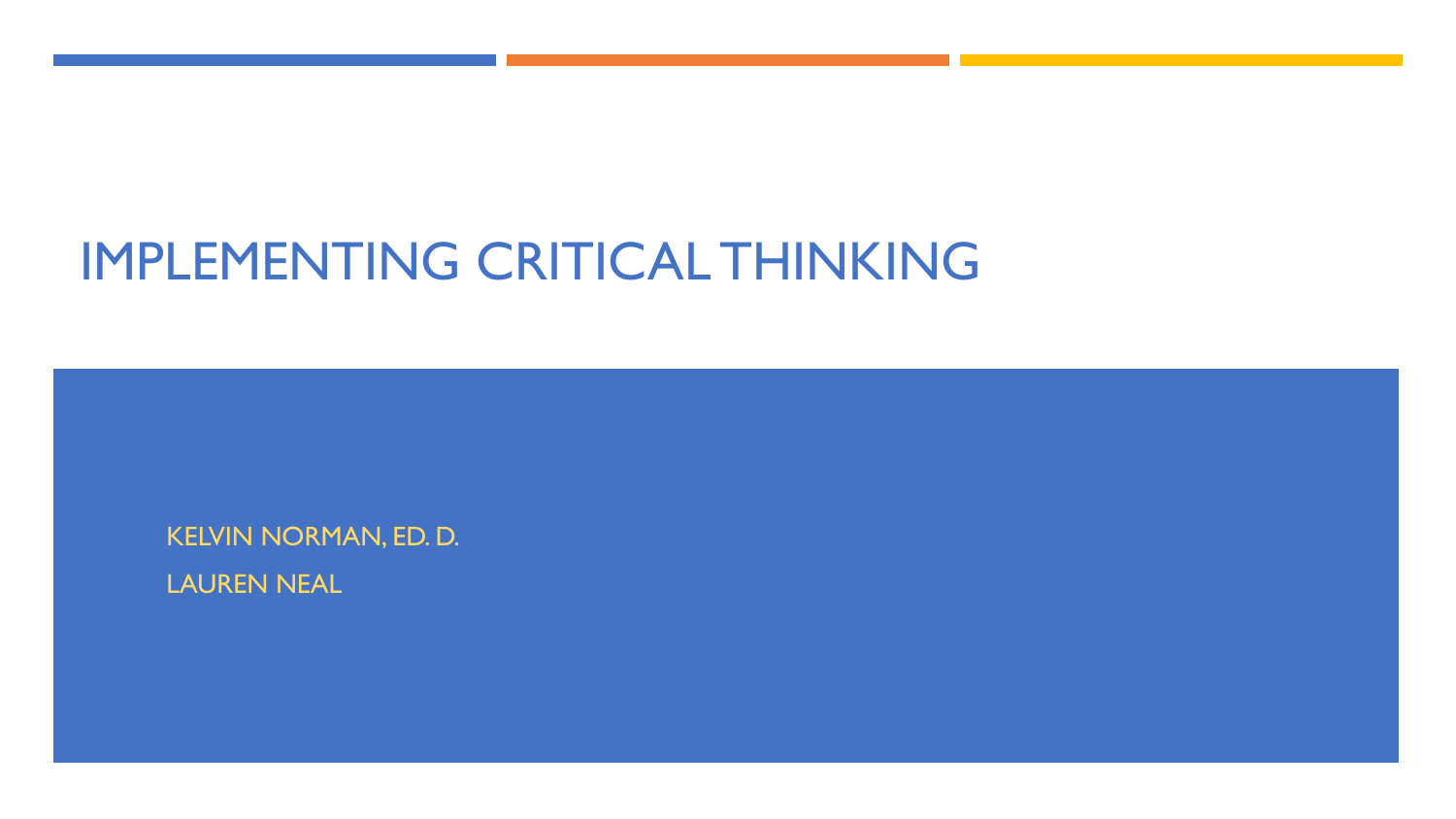## WHAT IS CRITICAL THINKING ?

#### ¡ **Critical thinking is a higher order of thinking**

- **Places emphasis on "thinking outside the box"**
- Focuses on thought or metacognition
- ¡ Rather than **what**, critical thinking looks at **how:**
	- Facts are proven
	- **EXPLORER IN Arguments are formed**
	- Conclusions are reached
- **EXTERN Involves reflecting on, questioning and testing your own thinking processes**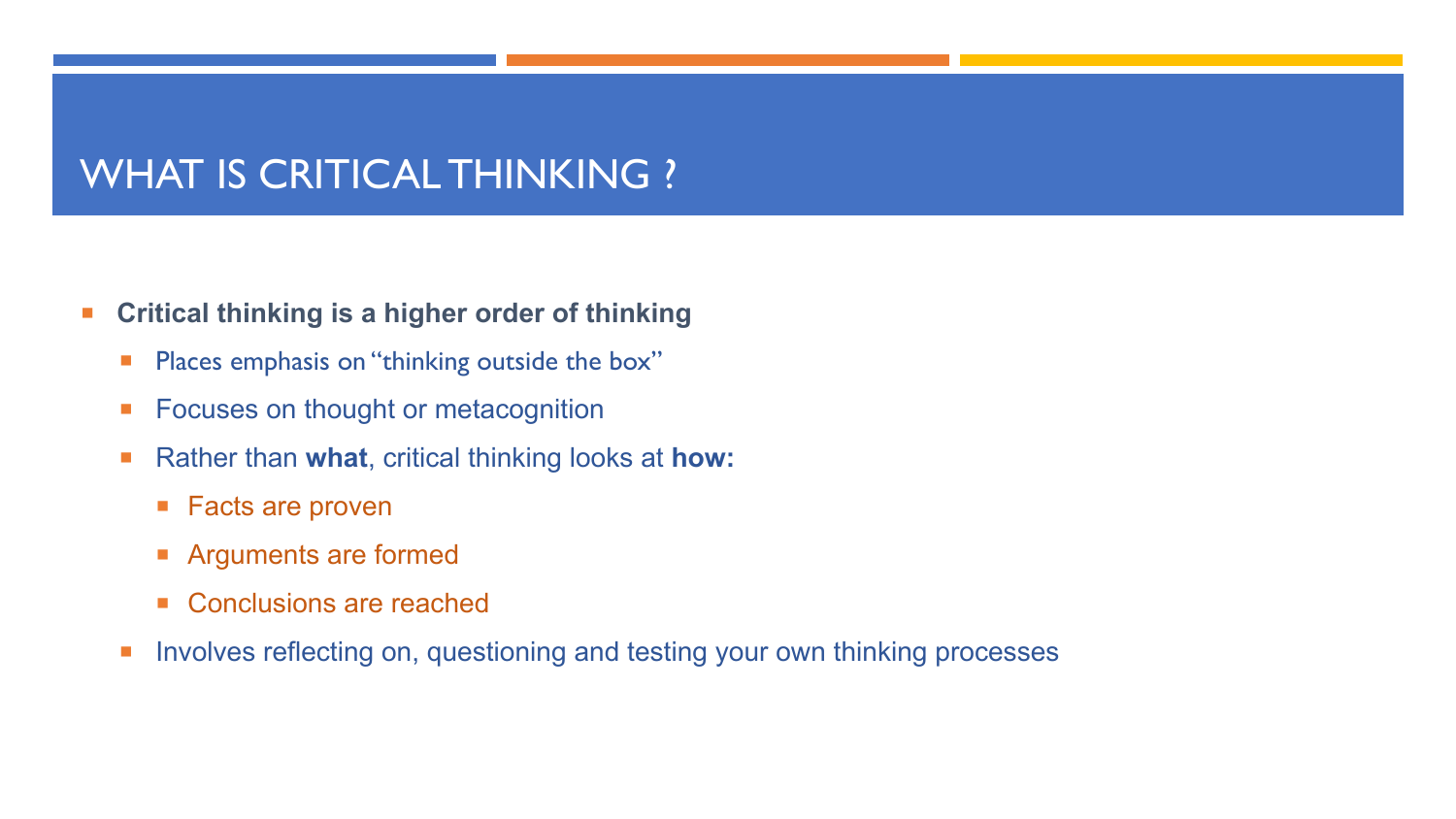## CRITICAL THINKING VS. THINKING

### **Critical Thinking**

- Focus
	- **On ideas: assumptions, biases, flaws in reasoning, point of** view, context, implications
- **E** Activity
	- Deeply and broadly questioning and testing the ways in which an idea is formed
- Goal
	- To apply criteria in forming a conclusion or evaluation about what you are thinking about as well as how you have been thinking about it

### **Thinking**

- **E** Focus
	- On information: data, facts, and examples
	- On ideas: opinions and positions
- **Activity** 
	- Organizing and making connections between pieces of information
- ¡ Goal
	- To form an opinion about what you are thinking about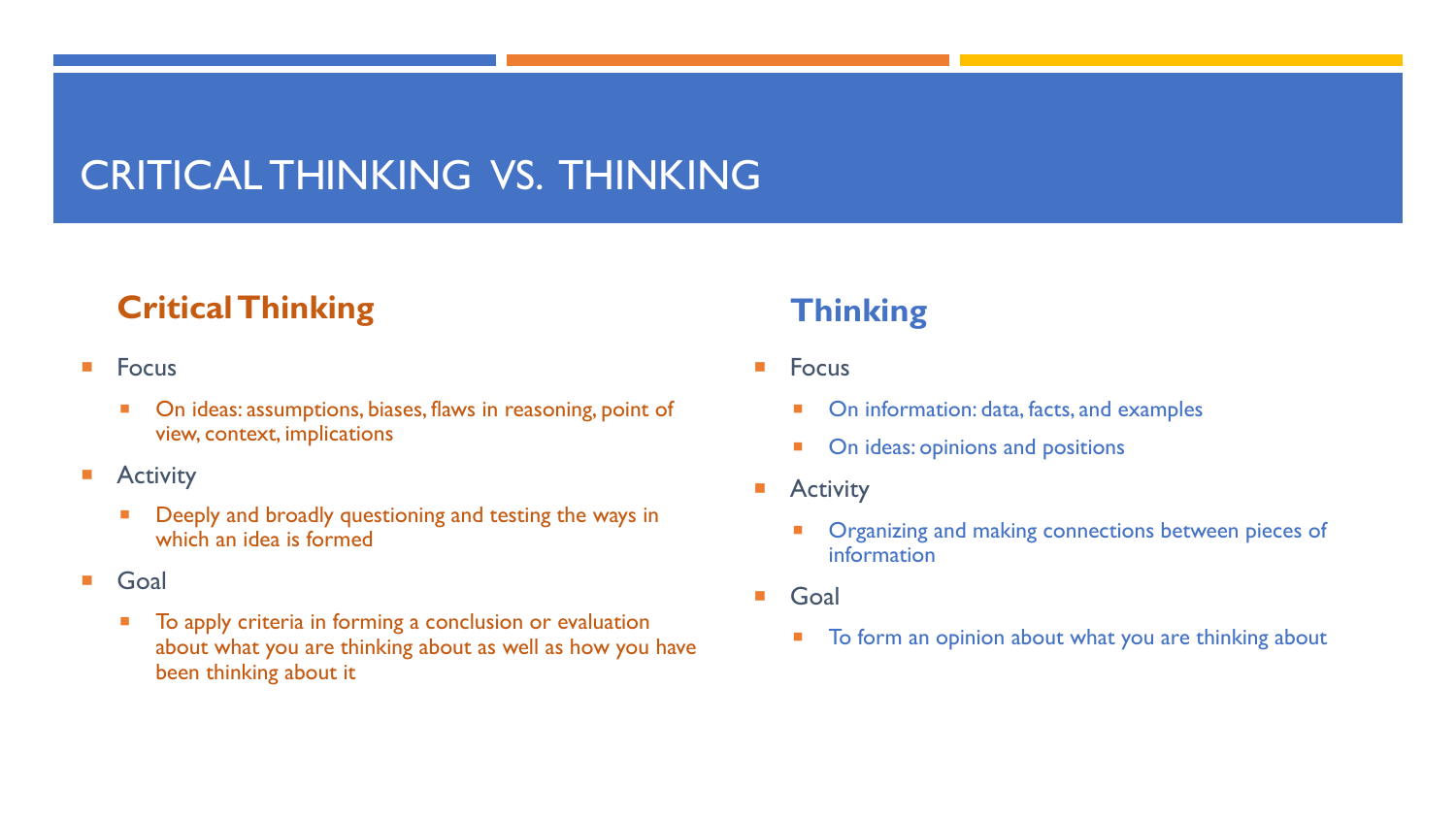### BLOOM'S TAXONOMY AND CRITICAL THINK

¡ **Critical thinking involves:**

 $\overline{\phantom{a}}$ 

 $\overline{\phantom{a}}$ 

 $\overline{\phantom{a}}$ 

 $\overline{\mathbb{R}}$ 

#### BLOOMS TAXONOMY

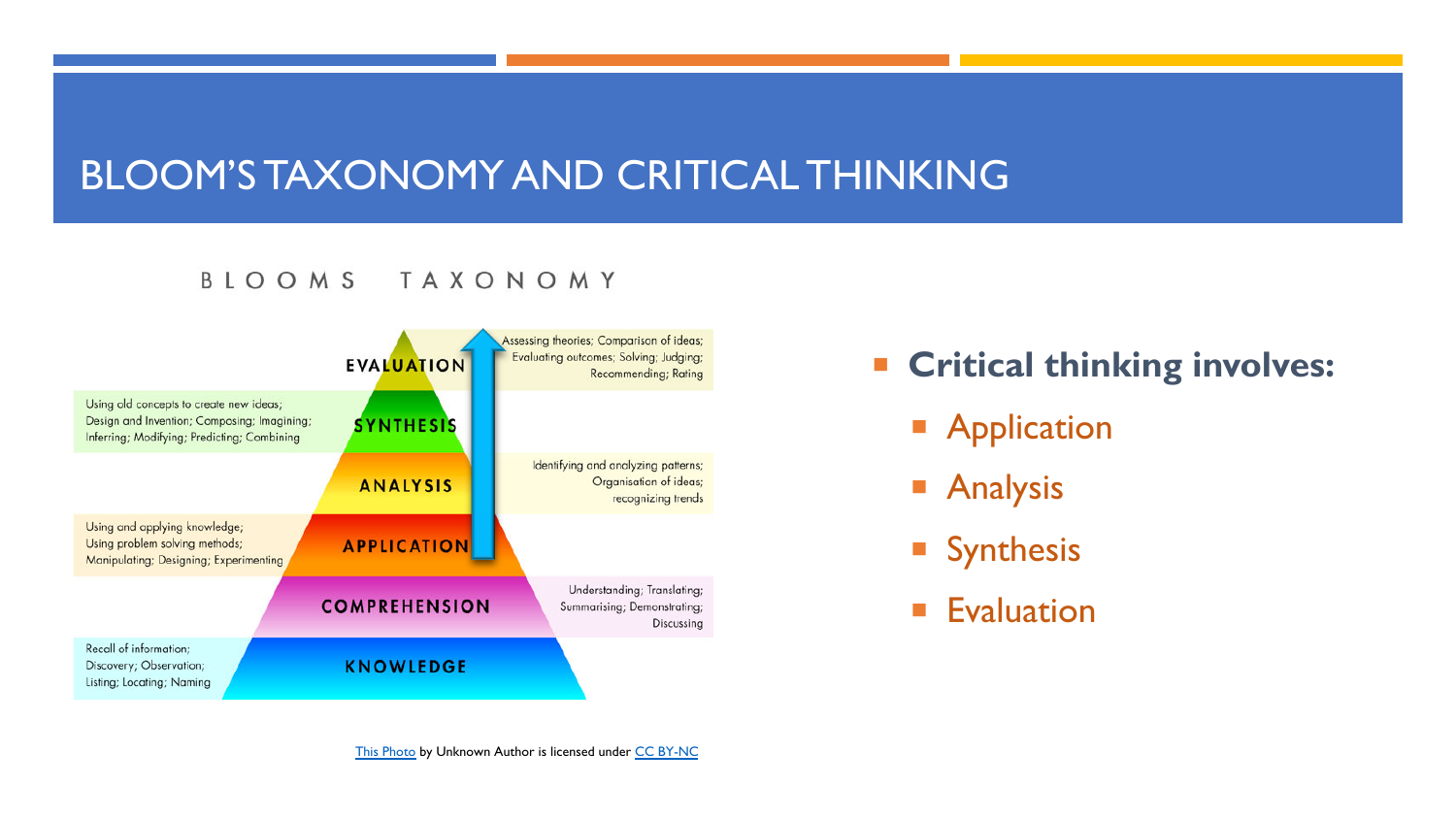### HOW TO THINK CRITICALLY

#### ¡ **Begin with the right approach**

- **EXECUTE:** Base thinking on logic rather than feelings
- **Open-mindedness while considering alternatives and other points of view**
- ¡ **Look farther and deeper**
	- **EXTERGHT Making inferences about an argument's assumptions and values**
- ¡ **Ask complex questions**
	- **No. 3** What are the strengths and weaknesses ?
	- **What are the different possible solutions to the problem?**
	- **Example 1** Is this really relevant?
- ¡ **Answer the complex questions using analysis, synthesis, and evaluation**
- ¡ **Reflect on how the questions are being answered**
	- Is this clear or is there still some confusion ?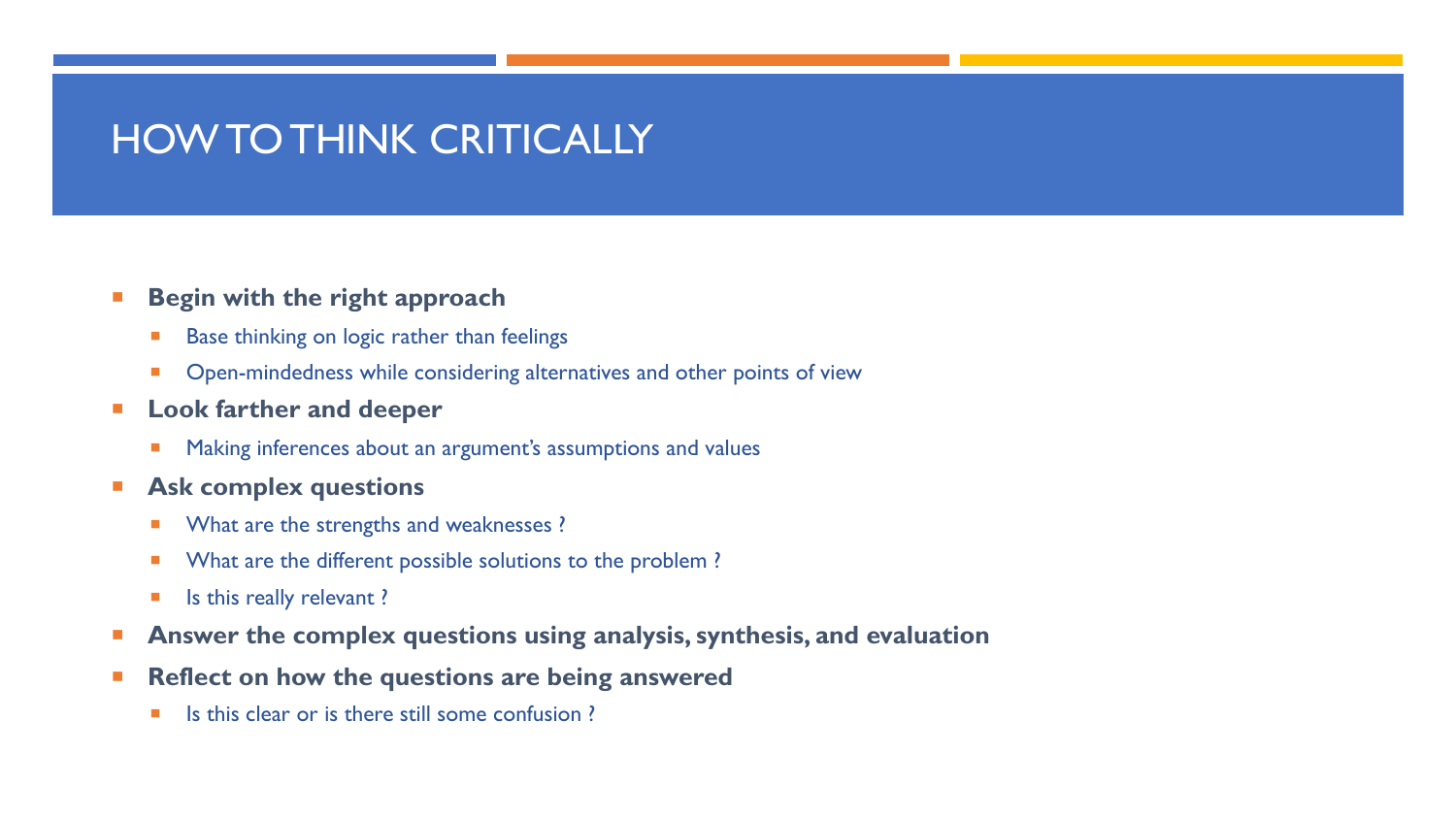## INTEGRATING CRITICAL THINKING INTO YOUR COURSE

#### ¡ **Problem based case studies**

- Real-world problem with many possible solutions
- **EXECTE:** Working with 'real-life' situations generates interest and maintains enthusiasm
- Knowledge and understanding of subject material is reinforced
- **Group working can enhance transferable skills**

#### ¡ **Assignments and labs**

- Include student reflection at the end
- Students explain steps involved in problem solving
- ¡ **Group discussions**
	- **EXEDENT Discussions introduce many different viewpoints to a problem**
	- **■** Use rubrics to measure creativity
- ¡ **Exams**
	- **Include written response questions**
	- Open-ended questions enable students to elaborate on their answers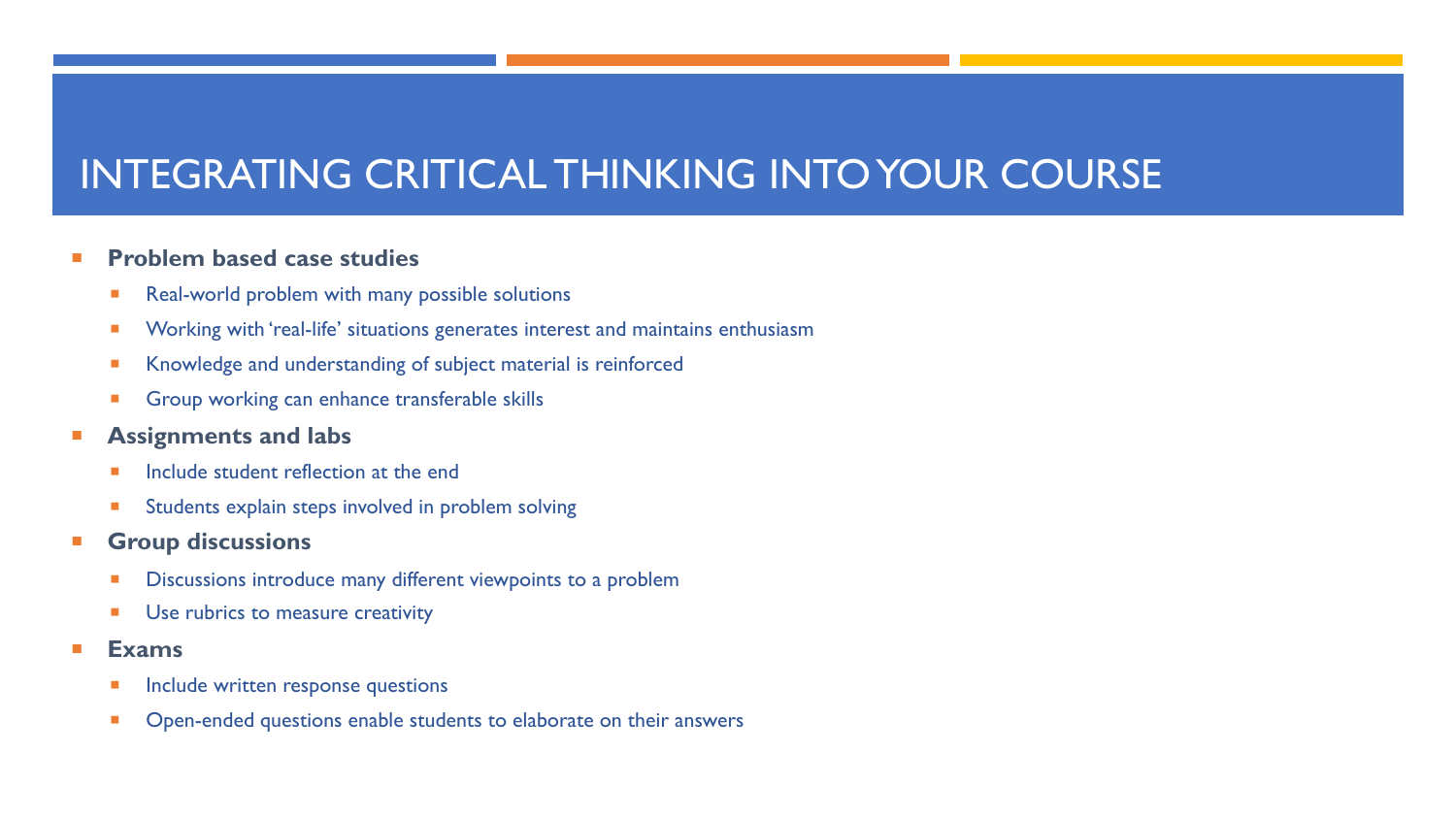## PROBLEM BASED CASE STUDIES

#### **National Center for Case Study Teaching in Science**

- https://sciencecases.lib.buffalo.edu/collection/detail.html?case\_id=683&id=683
	- **Contains a searchable index of case studies by discipline**
- ¡ **Example:**
	- **Preparations for switching from IPv4 to IPv6 addressing at a college campus** 
		- **EXECUTE: Buildings and Infrastructure**
		- **E** Networking equipment
		- **E** Software
		- **Costs**
		- **Procedures**
		- **Security**
	- **Goal of the project** 
		- **EXTERGHTM** Students are to work together in assigned groups to provide the most efficient solution
		- There are many possible solutions to the problem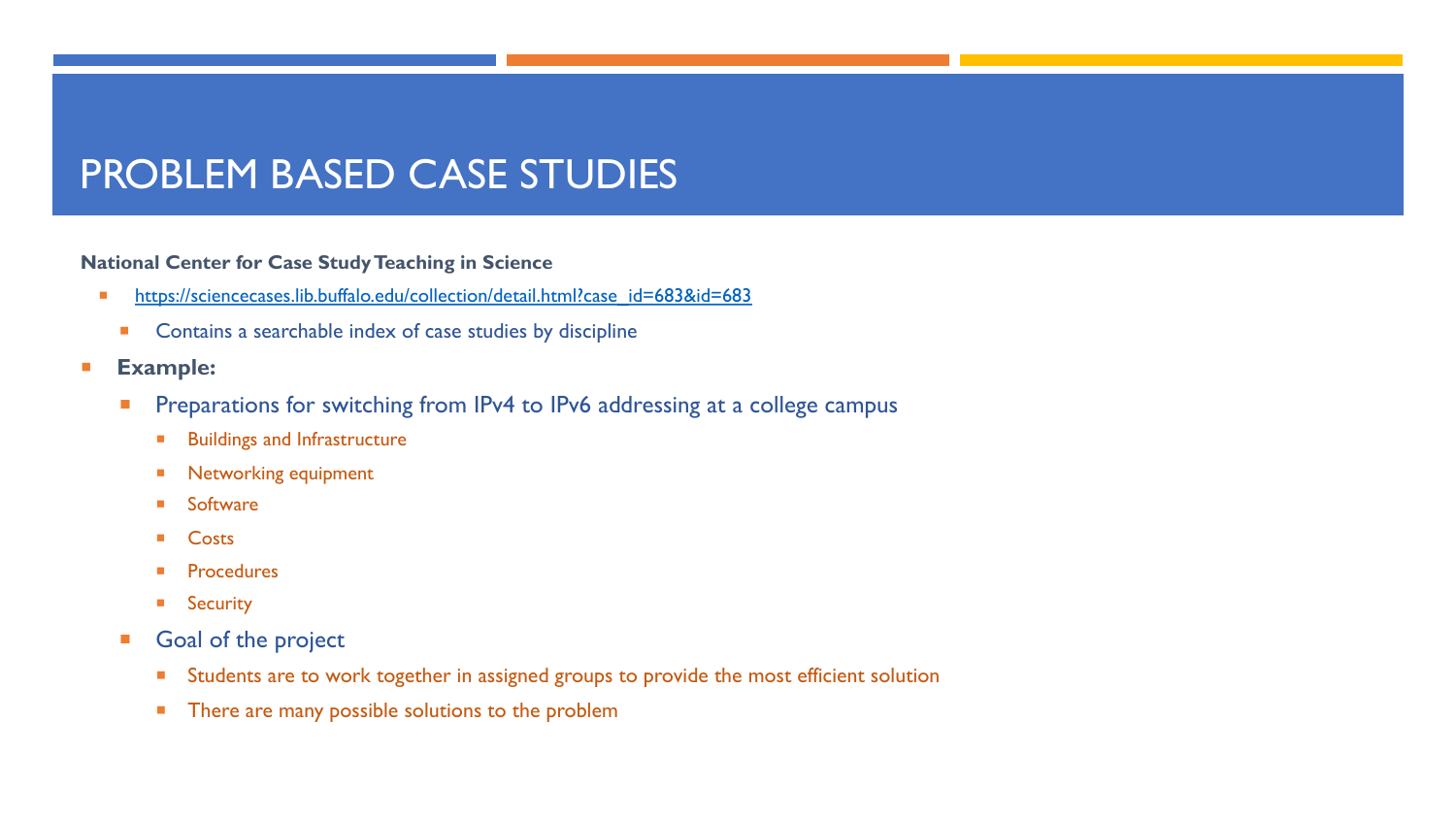### ASSIGNMENTS AND LABS

#### ¡ **iLearn Assignments tool**

- **Group or individual assignments**
- **E** Assignment submission types include file, text, on paper and observed in person
- ¡ **Assignment examples:**
	- Create a flow chart for troubleshooting a printer
	- Given a network schematic, create an IP addressing scheme to ensure that all devices can communicate
	- Enter statistics formulas in an Excel spreadsheet from scratch and use them to perform statistical tests
	- Students are to configure a wireless access point with optimal settings and explain the reasons for choosing each setting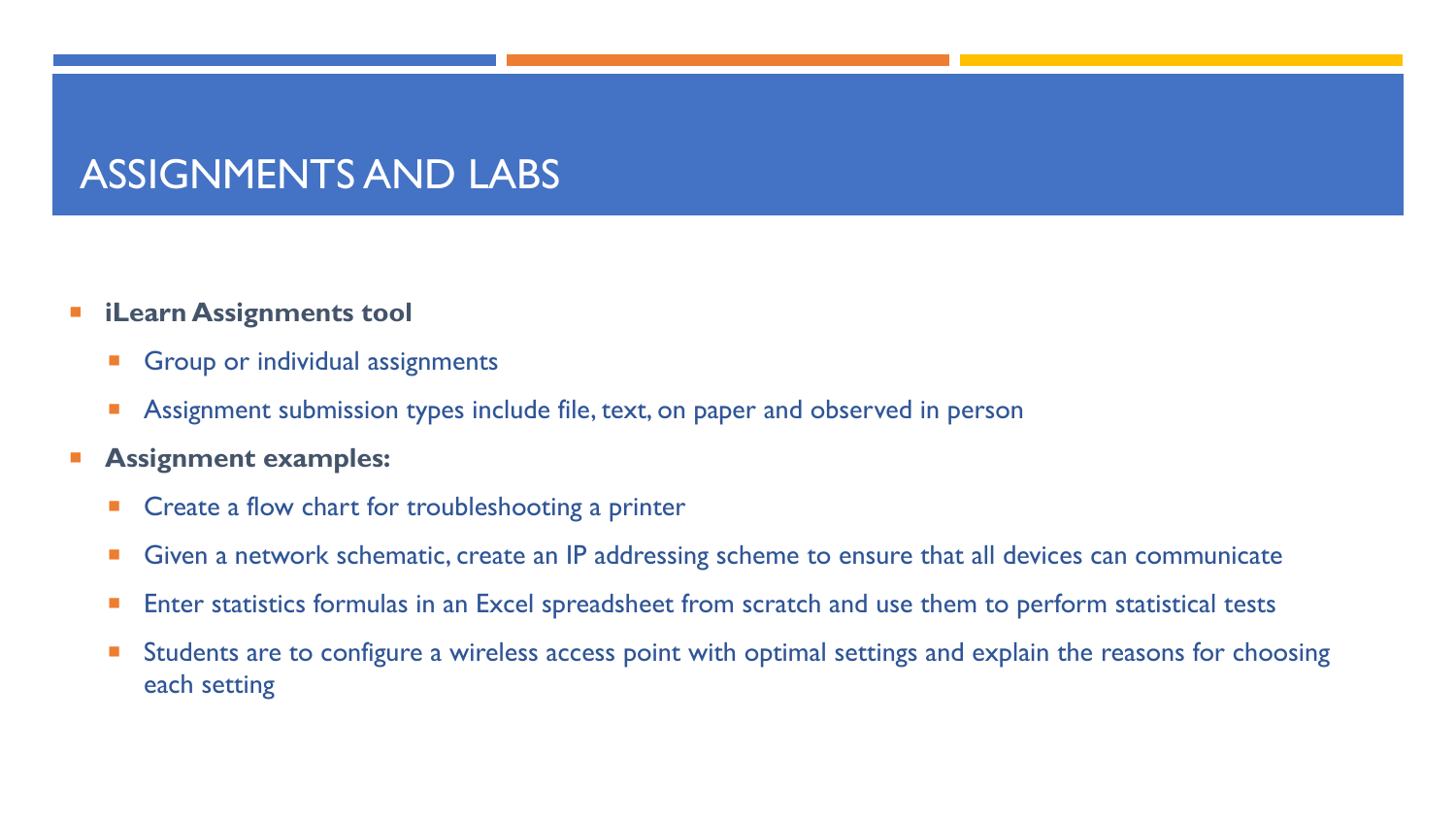## GROUP DISCUSSIONS

- ¡ **iLearn Discussions tool settings**
	- Choose group topic setting
	- **Use grading rubric**
	- Students would be required to include links to information sources in their posts
	- Students must start a thread before they can read or reply to other threads
	- Students must explain why they agree or disagree with another student post
- ¡ **Examples:**
	- **Given a scenario, students are to explain why one type of encryption would be better than another**
	- **EXTE Students are to elaborate on the advantages and disadvantages of public cloud storage**
	- Given a quantitative statistics scenario and data, students are to explain why they would choose a specific test to determine significance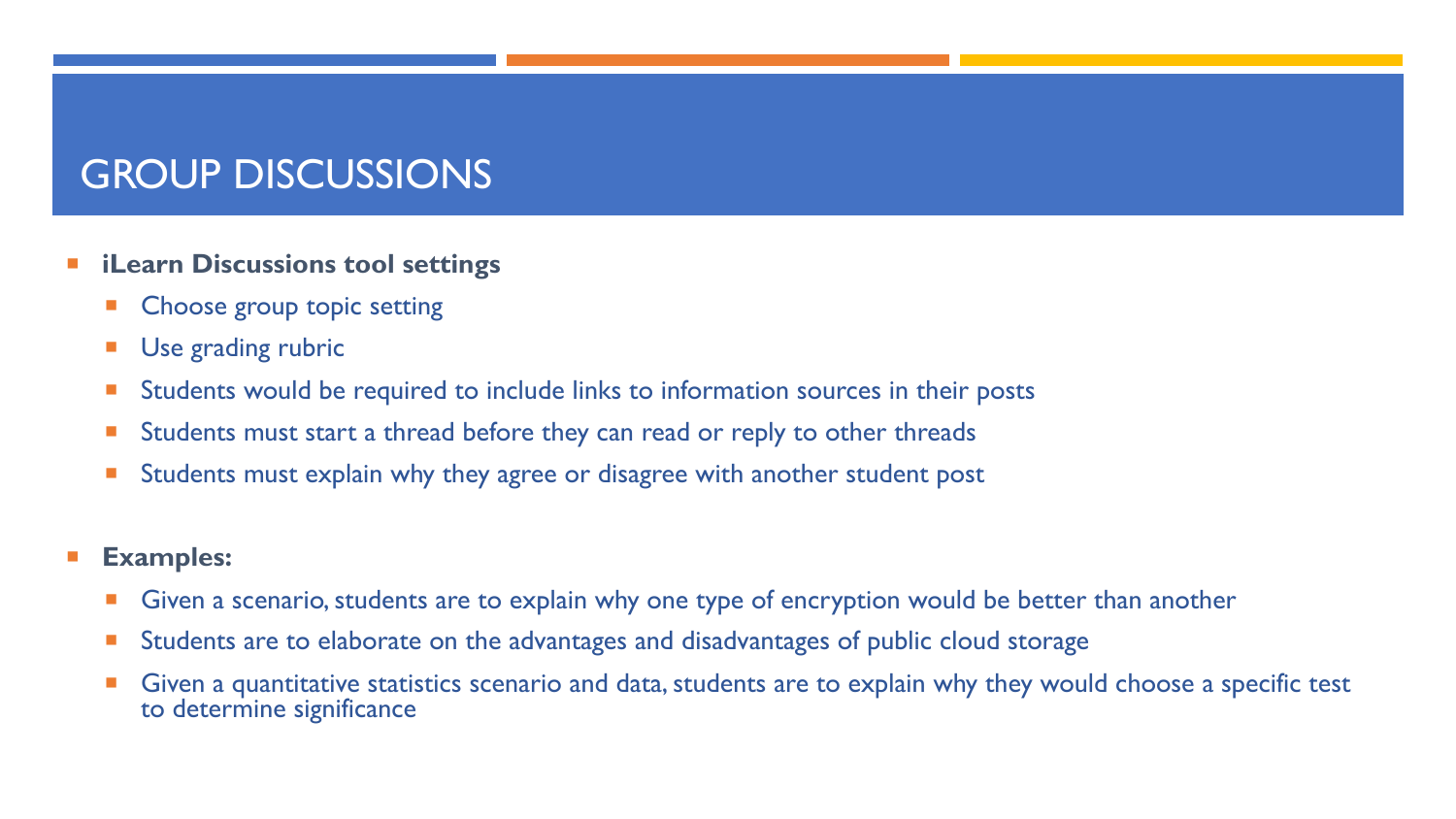### EXAMS

- **The iLearn Quiz tool supports more than 10 types of questions**
- Most question types are designed to measure knowledge and comprehension
- Written response questions can be designed to elicit application, analysis, synthesis and evaluation responses
	- **E** Application example:
		- List the steps involved in setting group permissions on a shared folder in Windows 10
	- **Analysis example:** 
		- Given a chart or graph, students are to interpret the meaning of the data in their own words
	- **Synthesis example:** 
		- Students are to write a small computer program and take a screenshot of their work to upload as a file
	- **Exaluation example:** 
		- Choose a Charles Dickens novel that you consider to be the author's best work and write a short essay explaining the rationale for your choice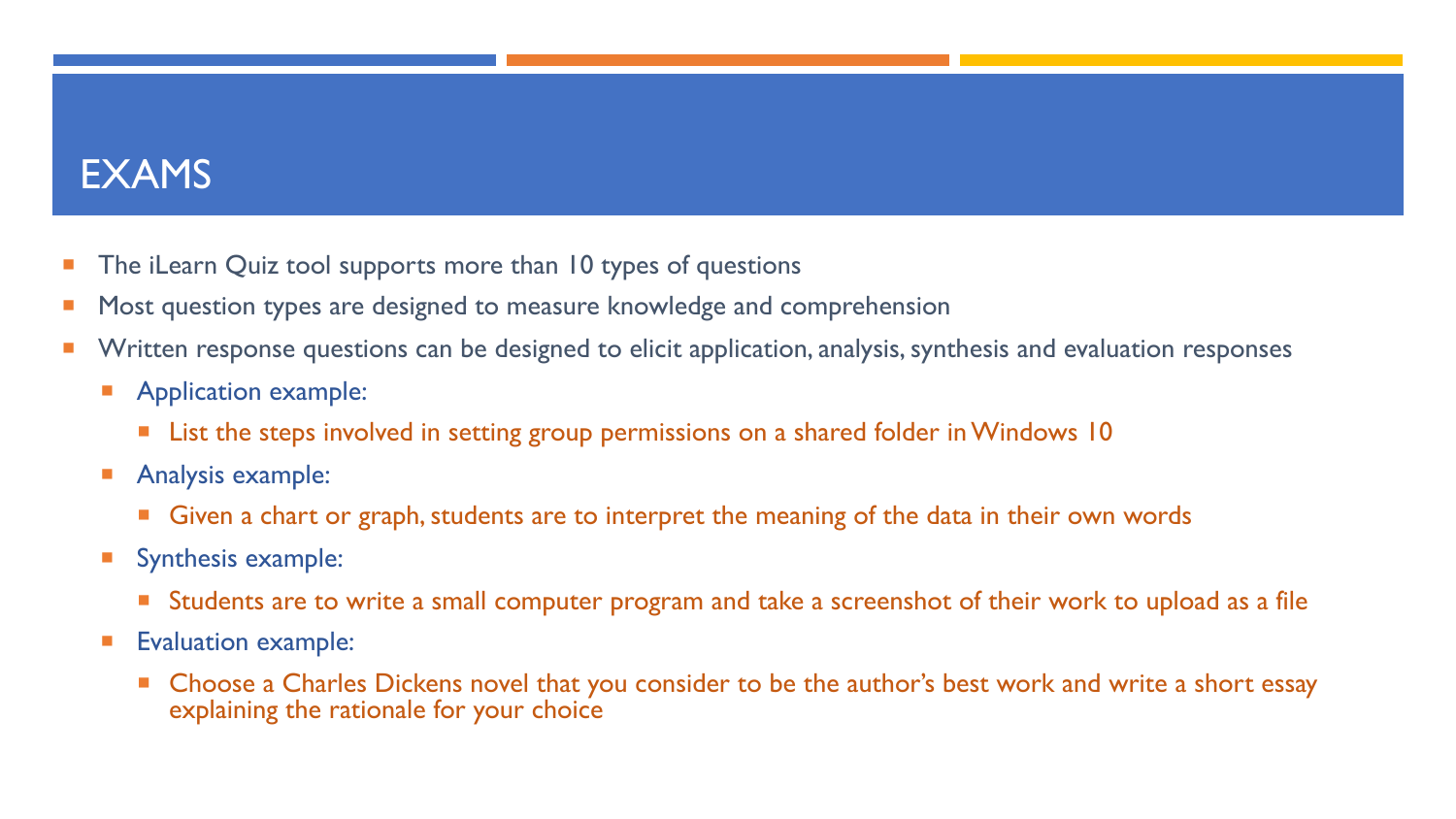## CRITICAL [THINKING RESOURCES](https://www.tntech.edu/oci-qep/index.php)

#### **Designing Assignments for Critical Thinking**

■ https://resources.depaul.edu/teaching-commons/teaching-guides/assigning.aspx

#### **Tennessee Tech Resources**

- **Office of Creative Inquiry/QEP** 
	- https://www.tntech.edu/oci-qep/index.php
- Center for Assessment & Improvement of Learning
	- https://www.tntech.edu/cat/about.php